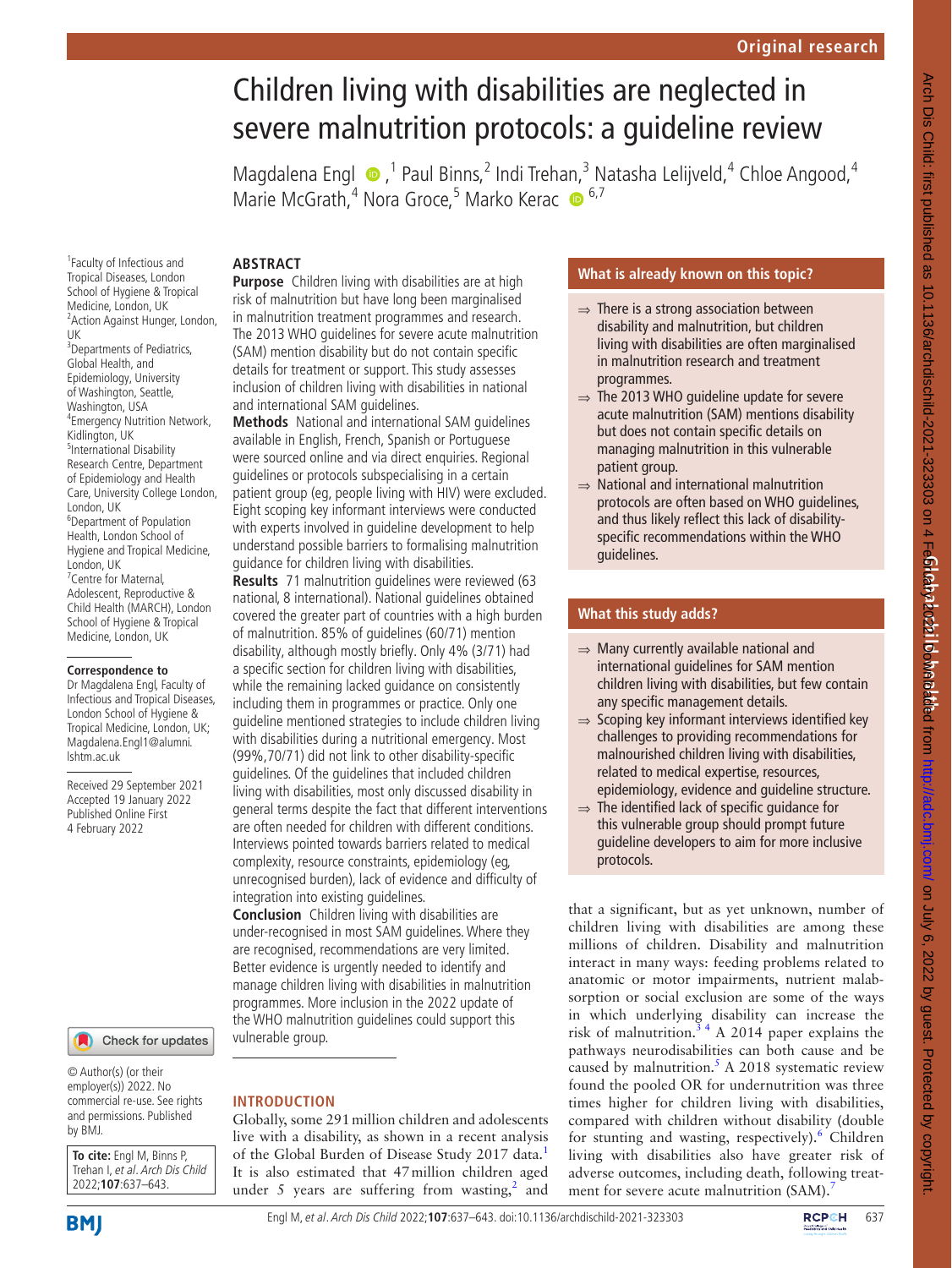<span id="page-1-0"></span>

| Search terms, contacts and online resources used<br>Table 1                                 |                                                                                                                                                                                                                                                                                                                       |  |  |
|---------------------------------------------------------------------------------------------|-----------------------------------------------------------------------------------------------------------------------------------------------------------------------------------------------------------------------------------------------------------------------------------------------------------------------|--|--|
| Online search terms used (and respective<br>translations to French, Spanish and Portuguese) | Combinations of 'Guideline(s)', 'Malnutrition', 'IMAM', 'CMAM', 'SAM', 'Integrated Management of Acute Malnutrition',<br>'Community (based) Management of Acute Malnutrition', 'Severe Acute Malnutrition', 'Acute', 'Wasting', 'Unternutrition',<br>'Nutrition', 'National', 'International'                         |  |  |
| UNICEF regional/country offices contacted                                                   | UNICEF India, UNICEF East Africa, UNICEF West Africa, UNICEF South Asia, UNICEF Burundi, UNICEF New York                                                                                                                                                                                                              |  |  |
| Accessed online databases and document libraries                                            | Document libraries of National Health Ministry homepages of countries listed in table 2:<br>Paho.org, who.int, espen.org, unhcr.org, unicef.org, nutritioncluster.net, validinternational.org, en-net.org, nowastedlives.<br>org, acutemalnutrition.org, fantaproject,org, reliefweb.org, imtf.org, www.ennonline.net |  |  |
| CMAM, community-based management of acute malnutrition: SAM, severe acute malnutrition.     |                                                                                                                                                                                                                                                                                                                       |  |  |

CMAM, community-based management of acute malnutrition; SAM, severe acute malnutrition.

There is an imperative through the UN Convention on the Rights of Persons with Disabilities and the Sustainable Development Goals<sup>28</sup> for international actors to commit to greater inclusion of persons living with disabilities in healthcare and in related sectors such as humanitarian practice initiatives.<sup>9–11</sup> The 2013 update of the WHO SAM guidelines recognises disability as an underlying factor for malnutrition. However, disability is only briefly mentioned as a possible reason for referral for specialised care and there are no specific recommendations for this vulnerable patient group. The guideline does not include details on a proactive screening for disability, any specific feeding, nutrition or medical treatment recommendations, counselling advice for caregivers, prevention strategies or references to disabilityspecific guidelines (see table 4).<sup>1</sup>

The needs of children living with disabilities may differ from other children regarding more complex feeding problems, slower weight gain despite the same treatment and higher risk of not achieving nutritional recovery. Anthropometry can be more challenging: measuring weight-for-length may be difficult due to spastic contractures (and different target values may apply, eg, in children with growth restrictions), and mid-upper arm circumference accuracy may be influenced by differences in muscle mass or body composition $13$  changes.

There is an evidence gap around the identification and management of malnutrition in children living with disabilities,  $3<sup>4</sup>$  and disability can be an exclusion criterion in some studies on malnutrition.<sup>14</sup> Greater inclusion of disability in nutrition research has been called for numerous times in the academic literature.<sup>[4 5 15](#page-5-10)</sup> Still, there remain a number of 'unexplored opportunities for collaboration' between malnutrition and disability programmes, a need for more political and resource commitment, and a need for malnutrition policies and guidelines to contain detailed guidance specific to children living with disabilities leading to a higher visibility in front-line practice.<sup>15</sup>

This study aims to provide an overview of the current status of recommendations for children living with disabilities in national and international SAM guidelines, in light of the ongoing 2022 WHO malnutrition guideline update. These new guidelines will influence malnutrition care over the coming decade, and we hope this study will help highlight the need of more inclusivity.

#### **METHODS**

**Global child health**

Global child health

We aimed to identify the most current version of available national and international guidelines focusing on SAM in children aged 0–18 years. These were searched online using manual searching via common search engines, and using resource collections of national health ministries, malnutrition working groups and international organisations. Contacts of the coauthors, UNICEF regional office teams and respondents to a call posted on the Emergency Nutrition Network (ENN) global technical forum ([https://en-net.org\)](https://en-net.org) helped identify additional guidelines.

[Table](#page-1-0) 1 provides details on guideline search strategies and sourcing.

The most current final or draft/interim version of national and international protocols were included. Protocols in English, French, Spanish or Portuguese were reviewed. Incomplete documents, regional guidelines or protocols subspecialising in a certain patient group (eg, people living with HIV) were excluded. After a full-text review of each guideline, relevant content on disability-specific information, clinical recommendations, monitoring and evaluation indicators, malnutrition prevention strategies and links to other pertinent guidelines were extracted into an electronic database.

Scoping key informant interviews were conducted to understand perceived barriers to formalising guidance specific to malnourished children living with disabilities. Based on previous work, we aimed for 10 participants to reach content saturation.<sup>[16](#page-5-12)</sup>

Interview participants sought were experts on malnutrition involved in malnutrition guideline development in various roles and countries. They were contacted by purposive sampling via email using established professional networks, via an ENN forum call, and by snowball sampling.

Informants received an information sheet, signed a consent form and a previously piloted interview guide. They commented purely in a personal capacity, not representing any institutions or organisations.

Interviews were conducted by the lead author via an online video call and lasted approximately 45min. The interview was recorded, transcribed and anonymised, and participants were offered the transcripts to verify accuracy. Thematic analyses of the transcripts were performed following the steps outlined by Richie and Spencer.<sup>1</sup>

#### **RESULTS**

Seventy-one malnutrition guidelines were identified, of which 89% (63/71) were national guidelines from 56 countries (see [table](#page-2-0) 2). For seven countries, more than one guideline was included as separate protocols existed, for example, for inpatient/outpatient treatment. National guidelines were distributed across the following UNICEF-designated regions: 32% (20/63) from West and Central Africa, 29% (18/63) from Eastern and Southern Africa, 14% (9/63) from South Asia, 14% (9/63) from East Asia and the Pacific, 6% (4/63) from the Middle East and North Africa, and 5% (3/63) from Latin America and the Caribbean. The final 11% (8/71) were international guidelines from one or more non-governmental organisations (NGOs).[18–25](#page-5-14) About 75% (53/71) were published in 2013 and later.

While 85% of the guidelines (60/71) mention disability, most did so briefly. Only 4% (3/71) have a dedicated section on children living with disabilities. With few exceptions, the extent of referencing disability in guidelines is limited to side notes. Table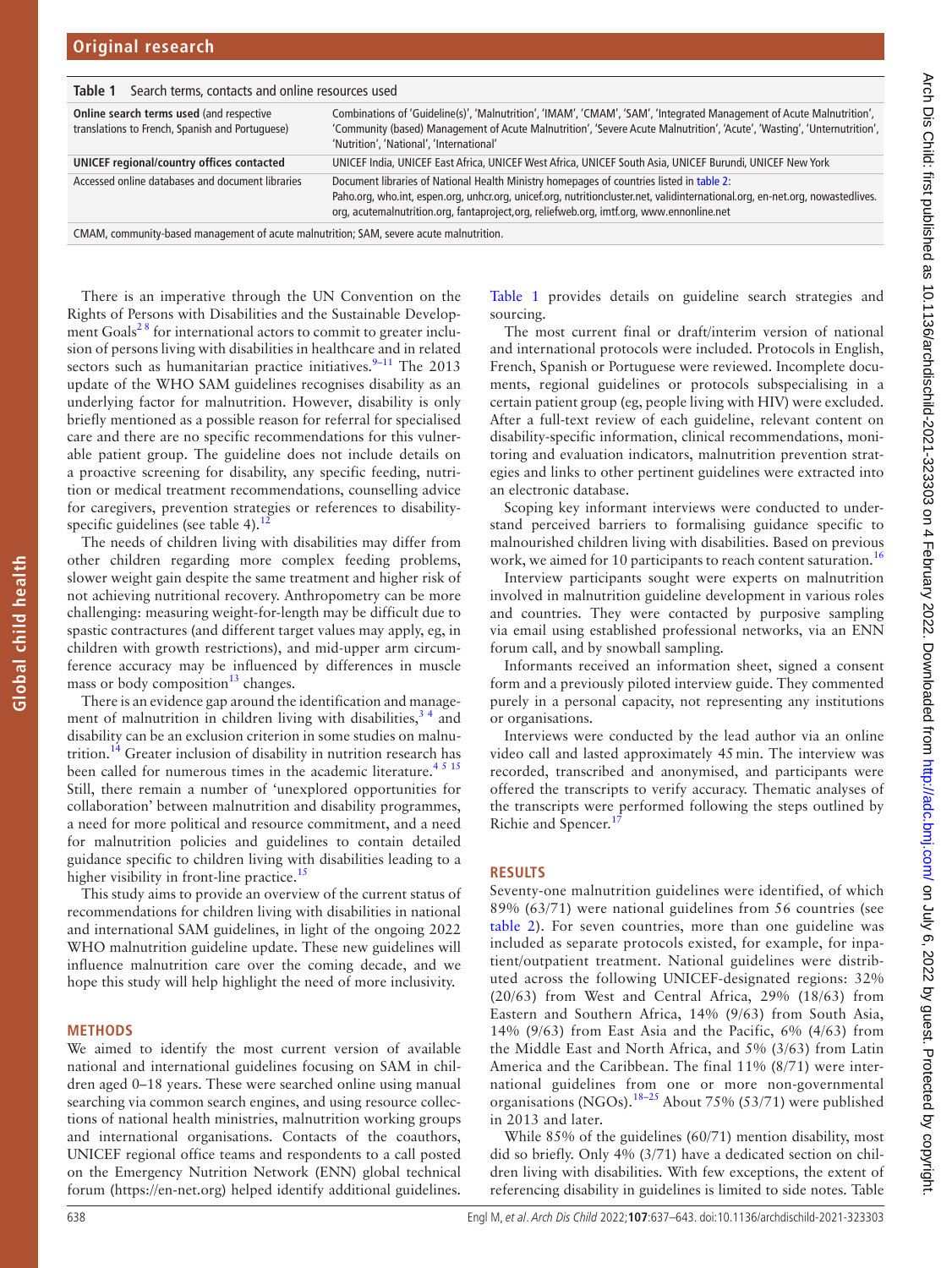<span id="page-2-0"></span>

| <b>UNICEF region</b><br><b>Country or organisation</b><br>Year<br>Draft (interim) or final<br><b>Malnutrition guideline type</b><br>East Asia and the Pacific<br>2017<br>Final<br>Outpatient (to be used in conjunction with<br>Cambodia (1)<br>community+inpatient handbook)<br>2017<br>Draft<br>Inpatient (to be used in conjunction with<br>Cambodia (2)<br>community+outpatient handbook)<br>2019<br>Final<br><b>IMAM</b><br>Indonesia<br>Lao PDR<br>2018<br>Final<br><b>IMAM</b><br>2017<br>Final<br><b>IMAM</b><br>Myanmar<br>2016<br>Final<br>IMAM+IYCF+other nutrition interventions combined<br>Timor-Leste<br>2015<br>Final<br>Philippines (1)<br>IMAM (in conjunction with MAM guideline)<br>2016<br>Final<br>Philippines (2)<br>IMAM (in conjunction with SAM guidelines)<br>Final<br>Vietnam<br>2016<br>CMAM<br>2018<br>Final<br><b>IMAM</b><br>South Asia<br>Afghanistan<br>2017<br>Final<br>CMAM<br>Bangladesh (1)<br>2017<br>Final<br>Bangladesh (2)<br>inpatient<br>Final<br>India $(1)$<br>2011<br>Inpatient<br>India $(2)$<br>2019<br>Draft<br>CMAM with inpatient focus<br>2020<br>Draft<br>CMAM<br>India $(3)$<br>2017<br>Final<br><b>IMAM</b><br>Nepal<br>Final<br>CMAM<br>Pakistan<br>2009<br>Sri Lanka<br>2007<br>Final<br>SAM<br>2017<br>Final<br>CMAM<br>Middle East and North Africa<br>Lebanon<br>2009<br>CMAM<br>Sudan<br>Interim<br>CMAM<br>Yemen<br>2013<br>Interim<br>Eastern and Southern Africa<br>2019<br>Final<br><b>IMAM</b><br>Angola<br>2019<br>Final<br><b>IMAM</b><br>Botswana<br>2018<br>Draft<br><b>IMAM</b><br>Burundi<br>Final<br><b>IMAM</b><br>Comoros<br>2013<br>2010<br>Final<br><b>IMAM</b><br>Eritrea<br>2019<br>Final<br>CMAM<br>Ethiopia<br>2010<br>Final<br><b>IMAM</b><br>Eswatini<br>2020<br>Final<br><b>IMAM</b><br>Kenya<br>2018<br>Final<br><b>IMAM</b><br>Madagascar<br>2016<br>Final<br>CMAM<br>Malawi<br>2018<br>Final<br>CMAM<br>Mozambique<br>Final<br>Rwanda<br>2018<br>CMAM<br>Somalia<br>2019<br>Final<br><b>IMAM</b><br>2015<br>Final<br><b>IMAM</b><br>South Africa<br>2017<br>Final<br>CMAM<br>South Sudan (1)<br>Final<br>South Sudan (2)<br>2018<br>Inpatient<br>2018<br>Final<br><b>IMAM</b><br>Tanzania<br>2020<br>Draft<br><b>IMAM</b><br>Uganda<br>2020<br>Draft<br>Zimbabwe<br><b>IMAM</b><br>Benin<br>2011<br>Final<br>CMAM<br>West and Central Africa<br><b>Burkina Faso</b><br>2014<br>Final<br><b>IMAM</b><br>2013<br>Final<br>IMAM<br>Cameroon<br>Central African Republic<br>2014<br>Final<br>IMAM<br>2014<br>Final<br><b>IMAM</b><br>Chad<br>2015<br>Final<br><b>IMAM</b><br>Congo<br>Democratic Republic Congo<br>2016<br>Final<br><b>IMAM</b><br>Gambia<br>2013<br>Final<br><b>IMAM</b><br>2010<br>CMAM<br>Ghana<br>Interim<br>2012<br>Final<br><b>IMAM</b><br>Guinea<br>2013<br>Final<br><b>IMAM</b><br>Guinea-Bissau<br>Liberia<br>2012<br>Final<br><b>IMAM</b><br>Mali<br>2011<br>Final<br><b>IMAM</b><br>Mauritania<br>2011<br>Final<br><b>IMAM</b><br>2016<br>Final<br><b>IMAM</b><br>Niger<br>Nigeria (1)<br>2011<br>Final<br>$\mathsf{CMAM}$<br>Final<br>Nigeria (2)<br>2016<br>Inpatient<br>Senegal<br>2013<br>Final<br>CMAM<br>Sierra Leone<br>2014<br>Final<br>IMAM<br>2013<br>Final<br><b>IMAM</b><br>Togo | Table 2 Guidelines included in this review |  |  |  |  |
|-------------------------------------------------------------------------------------------------------------------------------------------------------------------------------------------------------------------------------------------------------------------------------------------------------------------------------------------------------------------------------------------------------------------------------------------------------------------------------------------------------------------------------------------------------------------------------------------------------------------------------------------------------------------------------------------------------------------------------------------------------------------------------------------------------------------------------------------------------------------------------------------------------------------------------------------------------------------------------------------------------------------------------------------------------------------------------------------------------------------------------------------------------------------------------------------------------------------------------------------------------------------------------------------------------------------------------------------------------------------------------------------------------------------------------------------------------------------------------------------------------------------------------------------------------------------------------------------------------------------------------------------------------------------------------------------------------------------------------------------------------------------------------------------------------------------------------------------------------------------------------------------------------------------------------------------------------------------------------------------------------------------------------------------------------------------------------------------------------------------------------------------------------------------------------------------------------------------------------------------------------------------------------------------------------------------------------------------------------------------------------------------------------------------------------------------------------------------------------------------------------------------------------------------------------------------------------------------------------------------------------------------------------------------------------------------------------------------------------------------------------------------------------------------------------------------------------------------------------------------------------------------------------------------------------------------------------------------------------------------------------------------------------------------------------------------------------------------------------------------------------------------------------------------------------------------------------------|--------------------------------------------|--|--|--|--|
|                                                                                                                                                                                                                                                                                                                                                                                                                                                                                                                                                                                                                                                                                                                                                                                                                                                                                                                                                                                                                                                                                                                                                                                                                                                                                                                                                                                                                                                                                                                                                                                                                                                                                                                                                                                                                                                                                                                                                                                                                                                                                                                                                                                                                                                                                                                                                                                                                                                                                                                                                                                                                                                                                                                                                                                                                                                                                                                                                                                                                                                                                                                                                                                                             |                                            |  |  |  |  |
|                                                                                                                                                                                                                                                                                                                                                                                                                                                                                                                                                                                                                                                                                                                                                                                                                                                                                                                                                                                                                                                                                                                                                                                                                                                                                                                                                                                                                                                                                                                                                                                                                                                                                                                                                                                                                                                                                                                                                                                                                                                                                                                                                                                                                                                                                                                                                                                                                                                                                                                                                                                                                                                                                                                                                                                                                                                                                                                                                                                                                                                                                                                                                                                                             |                                            |  |  |  |  |
|                                                                                                                                                                                                                                                                                                                                                                                                                                                                                                                                                                                                                                                                                                                                                                                                                                                                                                                                                                                                                                                                                                                                                                                                                                                                                                                                                                                                                                                                                                                                                                                                                                                                                                                                                                                                                                                                                                                                                                                                                                                                                                                                                                                                                                                                                                                                                                                                                                                                                                                                                                                                                                                                                                                                                                                                                                                                                                                                                                                                                                                                                                                                                                                                             |                                            |  |  |  |  |
|                                                                                                                                                                                                                                                                                                                                                                                                                                                                                                                                                                                                                                                                                                                                                                                                                                                                                                                                                                                                                                                                                                                                                                                                                                                                                                                                                                                                                                                                                                                                                                                                                                                                                                                                                                                                                                                                                                                                                                                                                                                                                                                                                                                                                                                                                                                                                                                                                                                                                                                                                                                                                                                                                                                                                                                                                                                                                                                                                                                                                                                                                                                                                                                                             |                                            |  |  |  |  |
|                                                                                                                                                                                                                                                                                                                                                                                                                                                                                                                                                                                                                                                                                                                                                                                                                                                                                                                                                                                                                                                                                                                                                                                                                                                                                                                                                                                                                                                                                                                                                                                                                                                                                                                                                                                                                                                                                                                                                                                                                                                                                                                                                                                                                                                                                                                                                                                                                                                                                                                                                                                                                                                                                                                                                                                                                                                                                                                                                                                                                                                                                                                                                                                                             |                                            |  |  |  |  |
|                                                                                                                                                                                                                                                                                                                                                                                                                                                                                                                                                                                                                                                                                                                                                                                                                                                                                                                                                                                                                                                                                                                                                                                                                                                                                                                                                                                                                                                                                                                                                                                                                                                                                                                                                                                                                                                                                                                                                                                                                                                                                                                                                                                                                                                                                                                                                                                                                                                                                                                                                                                                                                                                                                                                                                                                                                                                                                                                                                                                                                                                                                                                                                                                             |                                            |  |  |  |  |
|                                                                                                                                                                                                                                                                                                                                                                                                                                                                                                                                                                                                                                                                                                                                                                                                                                                                                                                                                                                                                                                                                                                                                                                                                                                                                                                                                                                                                                                                                                                                                                                                                                                                                                                                                                                                                                                                                                                                                                                                                                                                                                                                                                                                                                                                                                                                                                                                                                                                                                                                                                                                                                                                                                                                                                                                                                                                                                                                                                                                                                                                                                                                                                                                             |                                            |  |  |  |  |
|                                                                                                                                                                                                                                                                                                                                                                                                                                                                                                                                                                                                                                                                                                                                                                                                                                                                                                                                                                                                                                                                                                                                                                                                                                                                                                                                                                                                                                                                                                                                                                                                                                                                                                                                                                                                                                                                                                                                                                                                                                                                                                                                                                                                                                                                                                                                                                                                                                                                                                                                                                                                                                                                                                                                                                                                                                                                                                                                                                                                                                                                                                                                                                                                             |                                            |  |  |  |  |
|                                                                                                                                                                                                                                                                                                                                                                                                                                                                                                                                                                                                                                                                                                                                                                                                                                                                                                                                                                                                                                                                                                                                                                                                                                                                                                                                                                                                                                                                                                                                                                                                                                                                                                                                                                                                                                                                                                                                                                                                                                                                                                                                                                                                                                                                                                                                                                                                                                                                                                                                                                                                                                                                                                                                                                                                                                                                                                                                                                                                                                                                                                                                                                                                             |                                            |  |  |  |  |
|                                                                                                                                                                                                                                                                                                                                                                                                                                                                                                                                                                                                                                                                                                                                                                                                                                                                                                                                                                                                                                                                                                                                                                                                                                                                                                                                                                                                                                                                                                                                                                                                                                                                                                                                                                                                                                                                                                                                                                                                                                                                                                                                                                                                                                                                                                                                                                                                                                                                                                                                                                                                                                                                                                                                                                                                                                                                                                                                                                                                                                                                                                                                                                                                             |                                            |  |  |  |  |
|                                                                                                                                                                                                                                                                                                                                                                                                                                                                                                                                                                                                                                                                                                                                                                                                                                                                                                                                                                                                                                                                                                                                                                                                                                                                                                                                                                                                                                                                                                                                                                                                                                                                                                                                                                                                                                                                                                                                                                                                                                                                                                                                                                                                                                                                                                                                                                                                                                                                                                                                                                                                                                                                                                                                                                                                                                                                                                                                                                                                                                                                                                                                                                                                             |                                            |  |  |  |  |
|                                                                                                                                                                                                                                                                                                                                                                                                                                                                                                                                                                                                                                                                                                                                                                                                                                                                                                                                                                                                                                                                                                                                                                                                                                                                                                                                                                                                                                                                                                                                                                                                                                                                                                                                                                                                                                                                                                                                                                                                                                                                                                                                                                                                                                                                                                                                                                                                                                                                                                                                                                                                                                                                                                                                                                                                                                                                                                                                                                                                                                                                                                                                                                                                             |                                            |  |  |  |  |
|                                                                                                                                                                                                                                                                                                                                                                                                                                                                                                                                                                                                                                                                                                                                                                                                                                                                                                                                                                                                                                                                                                                                                                                                                                                                                                                                                                                                                                                                                                                                                                                                                                                                                                                                                                                                                                                                                                                                                                                                                                                                                                                                                                                                                                                                                                                                                                                                                                                                                                                                                                                                                                                                                                                                                                                                                                                                                                                                                                                                                                                                                                                                                                                                             |                                            |  |  |  |  |
|                                                                                                                                                                                                                                                                                                                                                                                                                                                                                                                                                                                                                                                                                                                                                                                                                                                                                                                                                                                                                                                                                                                                                                                                                                                                                                                                                                                                                                                                                                                                                                                                                                                                                                                                                                                                                                                                                                                                                                                                                                                                                                                                                                                                                                                                                                                                                                                                                                                                                                                                                                                                                                                                                                                                                                                                                                                                                                                                                                                                                                                                                                                                                                                                             |                                            |  |  |  |  |
|                                                                                                                                                                                                                                                                                                                                                                                                                                                                                                                                                                                                                                                                                                                                                                                                                                                                                                                                                                                                                                                                                                                                                                                                                                                                                                                                                                                                                                                                                                                                                                                                                                                                                                                                                                                                                                                                                                                                                                                                                                                                                                                                                                                                                                                                                                                                                                                                                                                                                                                                                                                                                                                                                                                                                                                                                                                                                                                                                                                                                                                                                                                                                                                                             |                                            |  |  |  |  |
|                                                                                                                                                                                                                                                                                                                                                                                                                                                                                                                                                                                                                                                                                                                                                                                                                                                                                                                                                                                                                                                                                                                                                                                                                                                                                                                                                                                                                                                                                                                                                                                                                                                                                                                                                                                                                                                                                                                                                                                                                                                                                                                                                                                                                                                                                                                                                                                                                                                                                                                                                                                                                                                                                                                                                                                                                                                                                                                                                                                                                                                                                                                                                                                                             |                                            |  |  |  |  |
|                                                                                                                                                                                                                                                                                                                                                                                                                                                                                                                                                                                                                                                                                                                                                                                                                                                                                                                                                                                                                                                                                                                                                                                                                                                                                                                                                                                                                                                                                                                                                                                                                                                                                                                                                                                                                                                                                                                                                                                                                                                                                                                                                                                                                                                                                                                                                                                                                                                                                                                                                                                                                                                                                                                                                                                                                                                                                                                                                                                                                                                                                                                                                                                                             |                                            |  |  |  |  |
|                                                                                                                                                                                                                                                                                                                                                                                                                                                                                                                                                                                                                                                                                                                                                                                                                                                                                                                                                                                                                                                                                                                                                                                                                                                                                                                                                                                                                                                                                                                                                                                                                                                                                                                                                                                                                                                                                                                                                                                                                                                                                                                                                                                                                                                                                                                                                                                                                                                                                                                                                                                                                                                                                                                                                                                                                                                                                                                                                                                                                                                                                                                                                                                                             |                                            |  |  |  |  |
|                                                                                                                                                                                                                                                                                                                                                                                                                                                                                                                                                                                                                                                                                                                                                                                                                                                                                                                                                                                                                                                                                                                                                                                                                                                                                                                                                                                                                                                                                                                                                                                                                                                                                                                                                                                                                                                                                                                                                                                                                                                                                                                                                                                                                                                                                                                                                                                                                                                                                                                                                                                                                                                                                                                                                                                                                                                                                                                                                                                                                                                                                                                                                                                                             |                                            |  |  |  |  |
|                                                                                                                                                                                                                                                                                                                                                                                                                                                                                                                                                                                                                                                                                                                                                                                                                                                                                                                                                                                                                                                                                                                                                                                                                                                                                                                                                                                                                                                                                                                                                                                                                                                                                                                                                                                                                                                                                                                                                                                                                                                                                                                                                                                                                                                                                                                                                                                                                                                                                                                                                                                                                                                                                                                                                                                                                                                                                                                                                                                                                                                                                                                                                                                                             |                                            |  |  |  |  |
|                                                                                                                                                                                                                                                                                                                                                                                                                                                                                                                                                                                                                                                                                                                                                                                                                                                                                                                                                                                                                                                                                                                                                                                                                                                                                                                                                                                                                                                                                                                                                                                                                                                                                                                                                                                                                                                                                                                                                                                                                                                                                                                                                                                                                                                                                                                                                                                                                                                                                                                                                                                                                                                                                                                                                                                                                                                                                                                                                                                                                                                                                                                                                                                                             |                                            |  |  |  |  |
|                                                                                                                                                                                                                                                                                                                                                                                                                                                                                                                                                                                                                                                                                                                                                                                                                                                                                                                                                                                                                                                                                                                                                                                                                                                                                                                                                                                                                                                                                                                                                                                                                                                                                                                                                                                                                                                                                                                                                                                                                                                                                                                                                                                                                                                                                                                                                                                                                                                                                                                                                                                                                                                                                                                                                                                                                                                                                                                                                                                                                                                                                                                                                                                                             |                                            |  |  |  |  |
|                                                                                                                                                                                                                                                                                                                                                                                                                                                                                                                                                                                                                                                                                                                                                                                                                                                                                                                                                                                                                                                                                                                                                                                                                                                                                                                                                                                                                                                                                                                                                                                                                                                                                                                                                                                                                                                                                                                                                                                                                                                                                                                                                                                                                                                                                                                                                                                                                                                                                                                                                                                                                                                                                                                                                                                                                                                                                                                                                                                                                                                                                                                                                                                                             |                                            |  |  |  |  |
|                                                                                                                                                                                                                                                                                                                                                                                                                                                                                                                                                                                                                                                                                                                                                                                                                                                                                                                                                                                                                                                                                                                                                                                                                                                                                                                                                                                                                                                                                                                                                                                                                                                                                                                                                                                                                                                                                                                                                                                                                                                                                                                                                                                                                                                                                                                                                                                                                                                                                                                                                                                                                                                                                                                                                                                                                                                                                                                                                                                                                                                                                                                                                                                                             |                                            |  |  |  |  |
|                                                                                                                                                                                                                                                                                                                                                                                                                                                                                                                                                                                                                                                                                                                                                                                                                                                                                                                                                                                                                                                                                                                                                                                                                                                                                                                                                                                                                                                                                                                                                                                                                                                                                                                                                                                                                                                                                                                                                                                                                                                                                                                                                                                                                                                                                                                                                                                                                                                                                                                                                                                                                                                                                                                                                                                                                                                                                                                                                                                                                                                                                                                                                                                                             |                                            |  |  |  |  |
|                                                                                                                                                                                                                                                                                                                                                                                                                                                                                                                                                                                                                                                                                                                                                                                                                                                                                                                                                                                                                                                                                                                                                                                                                                                                                                                                                                                                                                                                                                                                                                                                                                                                                                                                                                                                                                                                                                                                                                                                                                                                                                                                                                                                                                                                                                                                                                                                                                                                                                                                                                                                                                                                                                                                                                                                                                                                                                                                                                                                                                                                                                                                                                                                             |                                            |  |  |  |  |
|                                                                                                                                                                                                                                                                                                                                                                                                                                                                                                                                                                                                                                                                                                                                                                                                                                                                                                                                                                                                                                                                                                                                                                                                                                                                                                                                                                                                                                                                                                                                                                                                                                                                                                                                                                                                                                                                                                                                                                                                                                                                                                                                                                                                                                                                                                                                                                                                                                                                                                                                                                                                                                                                                                                                                                                                                                                                                                                                                                                                                                                                                                                                                                                                             |                                            |  |  |  |  |
|                                                                                                                                                                                                                                                                                                                                                                                                                                                                                                                                                                                                                                                                                                                                                                                                                                                                                                                                                                                                                                                                                                                                                                                                                                                                                                                                                                                                                                                                                                                                                                                                                                                                                                                                                                                                                                                                                                                                                                                                                                                                                                                                                                                                                                                                                                                                                                                                                                                                                                                                                                                                                                                                                                                                                                                                                                                                                                                                                                                                                                                                                                                                                                                                             |                                            |  |  |  |  |
|                                                                                                                                                                                                                                                                                                                                                                                                                                                                                                                                                                                                                                                                                                                                                                                                                                                                                                                                                                                                                                                                                                                                                                                                                                                                                                                                                                                                                                                                                                                                                                                                                                                                                                                                                                                                                                                                                                                                                                                                                                                                                                                                                                                                                                                                                                                                                                                                                                                                                                                                                                                                                                                                                                                                                                                                                                                                                                                                                                                                                                                                                                                                                                                                             |                                            |  |  |  |  |
|                                                                                                                                                                                                                                                                                                                                                                                                                                                                                                                                                                                                                                                                                                                                                                                                                                                                                                                                                                                                                                                                                                                                                                                                                                                                                                                                                                                                                                                                                                                                                                                                                                                                                                                                                                                                                                                                                                                                                                                                                                                                                                                                                                                                                                                                                                                                                                                                                                                                                                                                                                                                                                                                                                                                                                                                                                                                                                                                                                                                                                                                                                                                                                                                             |                                            |  |  |  |  |
|                                                                                                                                                                                                                                                                                                                                                                                                                                                                                                                                                                                                                                                                                                                                                                                                                                                                                                                                                                                                                                                                                                                                                                                                                                                                                                                                                                                                                                                                                                                                                                                                                                                                                                                                                                                                                                                                                                                                                                                                                                                                                                                                                                                                                                                                                                                                                                                                                                                                                                                                                                                                                                                                                                                                                                                                                                                                                                                                                                                                                                                                                                                                                                                                             |                                            |  |  |  |  |
|                                                                                                                                                                                                                                                                                                                                                                                                                                                                                                                                                                                                                                                                                                                                                                                                                                                                                                                                                                                                                                                                                                                                                                                                                                                                                                                                                                                                                                                                                                                                                                                                                                                                                                                                                                                                                                                                                                                                                                                                                                                                                                                                                                                                                                                                                                                                                                                                                                                                                                                                                                                                                                                                                                                                                                                                                                                                                                                                                                                                                                                                                                                                                                                                             |                                            |  |  |  |  |
|                                                                                                                                                                                                                                                                                                                                                                                                                                                                                                                                                                                                                                                                                                                                                                                                                                                                                                                                                                                                                                                                                                                                                                                                                                                                                                                                                                                                                                                                                                                                                                                                                                                                                                                                                                                                                                                                                                                                                                                                                                                                                                                                                                                                                                                                                                                                                                                                                                                                                                                                                                                                                                                                                                                                                                                                                                                                                                                                                                                                                                                                                                                                                                                                             |                                            |  |  |  |  |
|                                                                                                                                                                                                                                                                                                                                                                                                                                                                                                                                                                                                                                                                                                                                                                                                                                                                                                                                                                                                                                                                                                                                                                                                                                                                                                                                                                                                                                                                                                                                                                                                                                                                                                                                                                                                                                                                                                                                                                                                                                                                                                                                                                                                                                                                                                                                                                                                                                                                                                                                                                                                                                                                                                                                                                                                                                                                                                                                                                                                                                                                                                                                                                                                             |                                            |  |  |  |  |
|                                                                                                                                                                                                                                                                                                                                                                                                                                                                                                                                                                                                                                                                                                                                                                                                                                                                                                                                                                                                                                                                                                                                                                                                                                                                                                                                                                                                                                                                                                                                                                                                                                                                                                                                                                                                                                                                                                                                                                                                                                                                                                                                                                                                                                                                                                                                                                                                                                                                                                                                                                                                                                                                                                                                                                                                                                                                                                                                                                                                                                                                                                                                                                                                             |                                            |  |  |  |  |
|                                                                                                                                                                                                                                                                                                                                                                                                                                                                                                                                                                                                                                                                                                                                                                                                                                                                                                                                                                                                                                                                                                                                                                                                                                                                                                                                                                                                                                                                                                                                                                                                                                                                                                                                                                                                                                                                                                                                                                                                                                                                                                                                                                                                                                                                                                                                                                                                                                                                                                                                                                                                                                                                                                                                                                                                                                                                                                                                                                                                                                                                                                                                                                                                             |                                            |  |  |  |  |
|                                                                                                                                                                                                                                                                                                                                                                                                                                                                                                                                                                                                                                                                                                                                                                                                                                                                                                                                                                                                                                                                                                                                                                                                                                                                                                                                                                                                                                                                                                                                                                                                                                                                                                                                                                                                                                                                                                                                                                                                                                                                                                                                                                                                                                                                                                                                                                                                                                                                                                                                                                                                                                                                                                                                                                                                                                                                                                                                                                                                                                                                                                                                                                                                             |                                            |  |  |  |  |
|                                                                                                                                                                                                                                                                                                                                                                                                                                                                                                                                                                                                                                                                                                                                                                                                                                                                                                                                                                                                                                                                                                                                                                                                                                                                                                                                                                                                                                                                                                                                                                                                                                                                                                                                                                                                                                                                                                                                                                                                                                                                                                                                                                                                                                                                                                                                                                                                                                                                                                                                                                                                                                                                                                                                                                                                                                                                                                                                                                                                                                                                                                                                                                                                             |                                            |  |  |  |  |
|                                                                                                                                                                                                                                                                                                                                                                                                                                                                                                                                                                                                                                                                                                                                                                                                                                                                                                                                                                                                                                                                                                                                                                                                                                                                                                                                                                                                                                                                                                                                                                                                                                                                                                                                                                                                                                                                                                                                                                                                                                                                                                                                                                                                                                                                                                                                                                                                                                                                                                                                                                                                                                                                                                                                                                                                                                                                                                                                                                                                                                                                                                                                                                                                             |                                            |  |  |  |  |
|                                                                                                                                                                                                                                                                                                                                                                                                                                                                                                                                                                                                                                                                                                                                                                                                                                                                                                                                                                                                                                                                                                                                                                                                                                                                                                                                                                                                                                                                                                                                                                                                                                                                                                                                                                                                                                                                                                                                                                                                                                                                                                                                                                                                                                                                                                                                                                                                                                                                                                                                                                                                                                                                                                                                                                                                                                                                                                                                                                                                                                                                                                                                                                                                             |                                            |  |  |  |  |
|                                                                                                                                                                                                                                                                                                                                                                                                                                                                                                                                                                                                                                                                                                                                                                                                                                                                                                                                                                                                                                                                                                                                                                                                                                                                                                                                                                                                                                                                                                                                                                                                                                                                                                                                                                                                                                                                                                                                                                                                                                                                                                                                                                                                                                                                                                                                                                                                                                                                                                                                                                                                                                                                                                                                                                                                                                                                                                                                                                                                                                                                                                                                                                                                             |                                            |  |  |  |  |
|                                                                                                                                                                                                                                                                                                                                                                                                                                                                                                                                                                                                                                                                                                                                                                                                                                                                                                                                                                                                                                                                                                                                                                                                                                                                                                                                                                                                                                                                                                                                                                                                                                                                                                                                                                                                                                                                                                                                                                                                                                                                                                                                                                                                                                                                                                                                                                                                                                                                                                                                                                                                                                                                                                                                                                                                                                                                                                                                                                                                                                                                                                                                                                                                             |                                            |  |  |  |  |
|                                                                                                                                                                                                                                                                                                                                                                                                                                                                                                                                                                                                                                                                                                                                                                                                                                                                                                                                                                                                                                                                                                                                                                                                                                                                                                                                                                                                                                                                                                                                                                                                                                                                                                                                                                                                                                                                                                                                                                                                                                                                                                                                                                                                                                                                                                                                                                                                                                                                                                                                                                                                                                                                                                                                                                                                                                                                                                                                                                                                                                                                                                                                                                                                             |                                            |  |  |  |  |
|                                                                                                                                                                                                                                                                                                                                                                                                                                                                                                                                                                                                                                                                                                                                                                                                                                                                                                                                                                                                                                                                                                                                                                                                                                                                                                                                                                                                                                                                                                                                                                                                                                                                                                                                                                                                                                                                                                                                                                                                                                                                                                                                                                                                                                                                                                                                                                                                                                                                                                                                                                                                                                                                                                                                                                                                                                                                                                                                                                                                                                                                                                                                                                                                             |                                            |  |  |  |  |
|                                                                                                                                                                                                                                                                                                                                                                                                                                                                                                                                                                                                                                                                                                                                                                                                                                                                                                                                                                                                                                                                                                                                                                                                                                                                                                                                                                                                                                                                                                                                                                                                                                                                                                                                                                                                                                                                                                                                                                                                                                                                                                                                                                                                                                                                                                                                                                                                                                                                                                                                                                                                                                                                                                                                                                                                                                                                                                                                                                                                                                                                                                                                                                                                             |                                            |  |  |  |  |
|                                                                                                                                                                                                                                                                                                                                                                                                                                                                                                                                                                                                                                                                                                                                                                                                                                                                                                                                                                                                                                                                                                                                                                                                                                                                                                                                                                                                                                                                                                                                                                                                                                                                                                                                                                                                                                                                                                                                                                                                                                                                                                                                                                                                                                                                                                                                                                                                                                                                                                                                                                                                                                                                                                                                                                                                                                                                                                                                                                                                                                                                                                                                                                                                             |                                            |  |  |  |  |
|                                                                                                                                                                                                                                                                                                                                                                                                                                                                                                                                                                                                                                                                                                                                                                                                                                                                                                                                                                                                                                                                                                                                                                                                                                                                                                                                                                                                                                                                                                                                                                                                                                                                                                                                                                                                                                                                                                                                                                                                                                                                                                                                                                                                                                                                                                                                                                                                                                                                                                                                                                                                                                                                                                                                                                                                                                                                                                                                                                                                                                                                                                                                                                                                             |                                            |  |  |  |  |
|                                                                                                                                                                                                                                                                                                                                                                                                                                                                                                                                                                                                                                                                                                                                                                                                                                                                                                                                                                                                                                                                                                                                                                                                                                                                                                                                                                                                                                                                                                                                                                                                                                                                                                                                                                                                                                                                                                                                                                                                                                                                                                                                                                                                                                                                                                                                                                                                                                                                                                                                                                                                                                                                                                                                                                                                                                                                                                                                                                                                                                                                                                                                                                                                             |                                            |  |  |  |  |
|                                                                                                                                                                                                                                                                                                                                                                                                                                                                                                                                                                                                                                                                                                                                                                                                                                                                                                                                                                                                                                                                                                                                                                                                                                                                                                                                                                                                                                                                                                                                                                                                                                                                                                                                                                                                                                                                                                                                                                                                                                                                                                                                                                                                                                                                                                                                                                                                                                                                                                                                                                                                                                                                                                                                                                                                                                                                                                                                                                                                                                                                                                                                                                                                             |                                            |  |  |  |  |
|                                                                                                                                                                                                                                                                                                                                                                                                                                                                                                                                                                                                                                                                                                                                                                                                                                                                                                                                                                                                                                                                                                                                                                                                                                                                                                                                                                                                                                                                                                                                                                                                                                                                                                                                                                                                                                                                                                                                                                                                                                                                                                                                                                                                                                                                                                                                                                                                                                                                                                                                                                                                                                                                                                                                                                                                                                                                                                                                                                                                                                                                                                                                                                                                             |                                            |  |  |  |  |
|                                                                                                                                                                                                                                                                                                                                                                                                                                                                                                                                                                                                                                                                                                                                                                                                                                                                                                                                                                                                                                                                                                                                                                                                                                                                                                                                                                                                                                                                                                                                                                                                                                                                                                                                                                                                                                                                                                                                                                                                                                                                                                                                                                                                                                                                                                                                                                                                                                                                                                                                                                                                                                                                                                                                                                                                                                                                                                                                                                                                                                                                                                                                                                                                             |                                            |  |  |  |  |
|                                                                                                                                                                                                                                                                                                                                                                                                                                                                                                                                                                                                                                                                                                                                                                                                                                                                                                                                                                                                                                                                                                                                                                                                                                                                                                                                                                                                                                                                                                                                                                                                                                                                                                                                                                                                                                                                                                                                                                                                                                                                                                                                                                                                                                                                                                                                                                                                                                                                                                                                                                                                                                                                                                                                                                                                                                                                                                                                                                                                                                                                                                                                                                                                             |                                            |  |  |  |  |
|                                                                                                                                                                                                                                                                                                                                                                                                                                                                                                                                                                                                                                                                                                                                                                                                                                                                                                                                                                                                                                                                                                                                                                                                                                                                                                                                                                                                                                                                                                                                                                                                                                                                                                                                                                                                                                                                                                                                                                                                                                                                                                                                                                                                                                                                                                                                                                                                                                                                                                                                                                                                                                                                                                                                                                                                                                                                                                                                                                                                                                                                                                                                                                                                             |                                            |  |  |  |  |
|                                                                                                                                                                                                                                                                                                                                                                                                                                                                                                                                                                                                                                                                                                                                                                                                                                                                                                                                                                                                                                                                                                                                                                                                                                                                                                                                                                                                                                                                                                                                                                                                                                                                                                                                                                                                                                                                                                                                                                                                                                                                                                                                                                                                                                                                                                                                                                                                                                                                                                                                                                                                                                                                                                                                                                                                                                                                                                                                                                                                                                                                                                                                                                                                             |                                            |  |  |  |  |
|                                                                                                                                                                                                                                                                                                                                                                                                                                                                                                                                                                                                                                                                                                                                                                                                                                                                                                                                                                                                                                                                                                                                                                                                                                                                                                                                                                                                                                                                                                                                                                                                                                                                                                                                                                                                                                                                                                                                                                                                                                                                                                                                                                                                                                                                                                                                                                                                                                                                                                                                                                                                                                                                                                                                                                                                                                                                                                                                                                                                                                                                                                                                                                                                             |                                            |  |  |  |  |
|                                                                                                                                                                                                                                                                                                                                                                                                                                                                                                                                                                                                                                                                                                                                                                                                                                                                                                                                                                                                                                                                                                                                                                                                                                                                                                                                                                                                                                                                                                                                                                                                                                                                                                                                                                                                                                                                                                                                                                                                                                                                                                                                                                                                                                                                                                                                                                                                                                                                                                                                                                                                                                                                                                                                                                                                                                                                                                                                                                                                                                                                                                                                                                                                             |                                            |  |  |  |  |
|                                                                                                                                                                                                                                                                                                                                                                                                                                                                                                                                                                                                                                                                                                                                                                                                                                                                                                                                                                                                                                                                                                                                                                                                                                                                                                                                                                                                                                                                                                                                                                                                                                                                                                                                                                                                                                                                                                                                                                                                                                                                                                                                                                                                                                                                                                                                                                                                                                                                                                                                                                                                                                                                                                                                                                                                                                                                                                                                                                                                                                                                                                                                                                                                             |                                            |  |  |  |  |
|                                                                                                                                                                                                                                                                                                                                                                                                                                                                                                                                                                                                                                                                                                                                                                                                                                                                                                                                                                                                                                                                                                                                                                                                                                                                                                                                                                                                                                                                                                                                                                                                                                                                                                                                                                                                                                                                                                                                                                                                                                                                                                                                                                                                                                                                                                                                                                                                                                                                                                                                                                                                                                                                                                                                                                                                                                                                                                                                                                                                                                                                                                                                                                                                             |                                            |  |  |  |  |
|                                                                                                                                                                                                                                                                                                                                                                                                                                                                                                                                                                                                                                                                                                                                                                                                                                                                                                                                                                                                                                                                                                                                                                                                                                                                                                                                                                                                                                                                                                                                                                                                                                                                                                                                                                                                                                                                                                                                                                                                                                                                                                                                                                                                                                                                                                                                                                                                                                                                                                                                                                                                                                                                                                                                                                                                                                                                                                                                                                                                                                                                                                                                                                                                             |                                            |  |  |  |  |
|                                                                                                                                                                                                                                                                                                                                                                                                                                                                                                                                                                                                                                                                                                                                                                                                                                                                                                                                                                                                                                                                                                                                                                                                                                                                                                                                                                                                                                                                                                                                                                                                                                                                                                                                                                                                                                                                                                                                                                                                                                                                                                                                                                                                                                                                                                                                                                                                                                                                                                                                                                                                                                                                                                                                                                                                                                                                                                                                                                                                                                                                                                                                                                                                             |                                            |  |  |  |  |
|                                                                                                                                                                                                                                                                                                                                                                                                                                                                                                                                                                                                                                                                                                                                                                                                                                                                                                                                                                                                                                                                                                                                                                                                                                                                                                                                                                                                                                                                                                                                                                                                                                                                                                                                                                                                                                                                                                                                                                                                                                                                                                                                                                                                                                                                                                                                                                                                                                                                                                                                                                                                                                                                                                                                                                                                                                                                                                                                                                                                                                                                                                                                                                                                             |                                            |  |  |  |  |
|                                                                                                                                                                                                                                                                                                                                                                                                                                                                                                                                                                                                                                                                                                                                                                                                                                                                                                                                                                                                                                                                                                                                                                                                                                                                                                                                                                                                                                                                                                                                                                                                                                                                                                                                                                                                                                                                                                                                                                                                                                                                                                                                                                                                                                                                                                                                                                                                                                                                                                                                                                                                                                                                                                                                                                                                                                                                                                                                                                                                                                                                                                                                                                                                             |                                            |  |  |  |  |
|                                                                                                                                                                                                                                                                                                                                                                                                                                                                                                                                                                                                                                                                                                                                                                                                                                                                                                                                                                                                                                                                                                                                                                                                                                                                                                                                                                                                                                                                                                                                                                                                                                                                                                                                                                                                                                                                                                                                                                                                                                                                                                                                                                                                                                                                                                                                                                                                                                                                                                                                                                                                                                                                                                                                                                                                                                                                                                                                                                                                                                                                                                                                                                                                             |                                            |  |  |  |  |
|                                                                                                                                                                                                                                                                                                                                                                                                                                                                                                                                                                                                                                                                                                                                                                                                                                                                                                                                                                                                                                                                                                                                                                                                                                                                                                                                                                                                                                                                                                                                                                                                                                                                                                                                                                                                                                                                                                                                                                                                                                                                                                                                                                                                                                                                                                                                                                                                                                                                                                                                                                                                                                                                                                                                                                                                                                                                                                                                                                                                                                                                                                                                                                                                             |                                            |  |  |  |  |

Continued

**Global child health**

Arch Dis Child: first published as 10.1136/archdischild-2021-323303 on 4 F**ebruary 2021 Downloaded fro**m Intp://adc.bmj.com/ on July 6, 2022 by guest. Protected by copyright.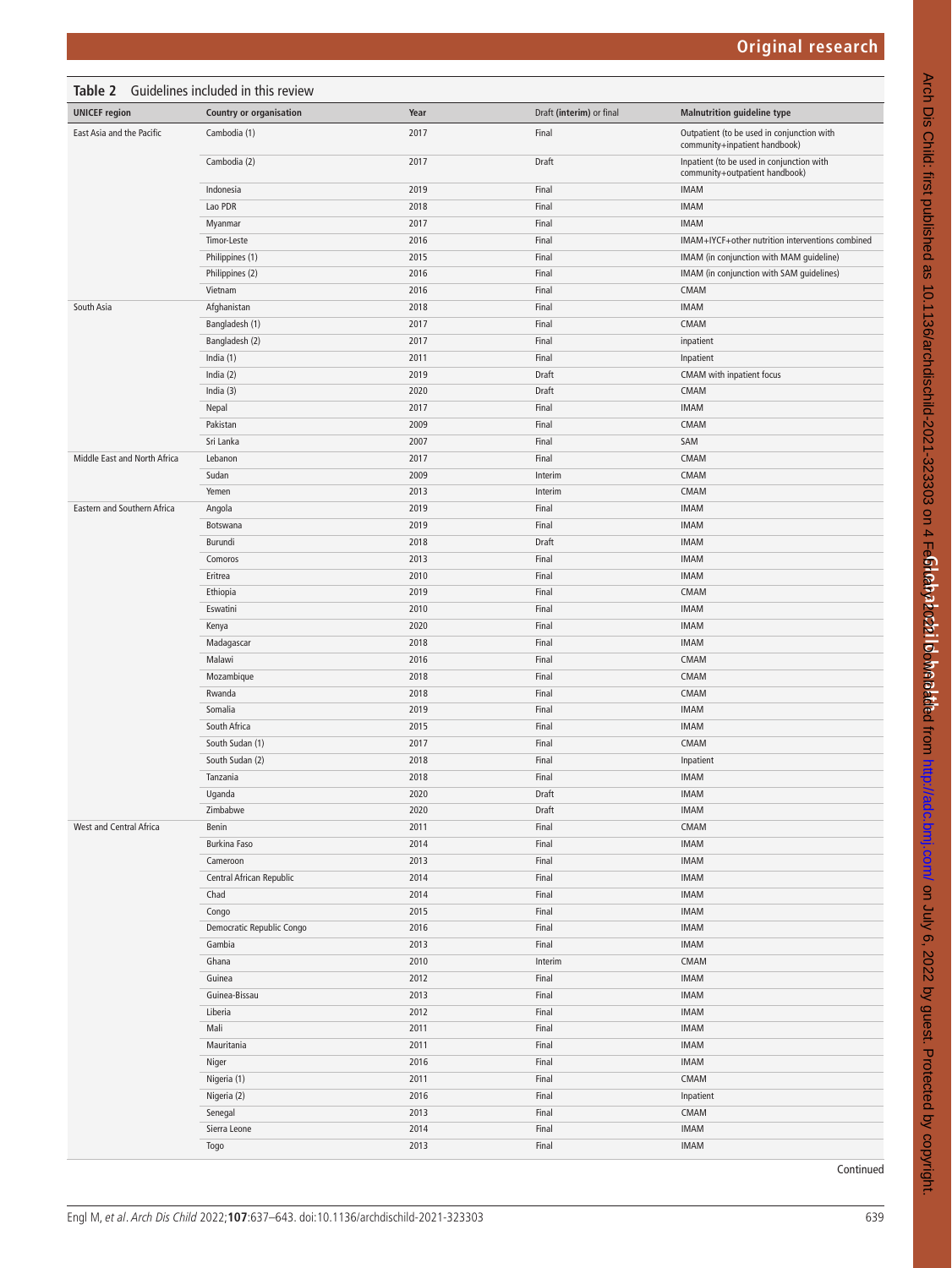## **Table 2** Continued

| <b>UNICEF</b> region        | <b>Country or organisation</b>                                                             | Year | Draft (interim) or final | <b>Malnutrition quideline type</b>                                         |
|-----------------------------|--------------------------------------------------------------------------------------------|------|--------------------------|----------------------------------------------------------------------------|
| Latin America and Caribbean | Haiti                                                                                      | 2010 | Final                    | CMAM                                                                       |
|                             | Honduras                                                                                   | 2004 | Final                    | Inpatient                                                                  |
|                             | Guatemala                                                                                  | 2009 | Final                    | Inpatient (in Centro de Recuperación Nutricional=CRN,<br>not a hospital)   |
| International quidelines    | FANTA, ACF, WV, Valid, Concern, UNICEF,<br>FHI360, ALIMA, ENN, IRC, IMC, Save the Children | 2018 | Final                    | <b>CMAM Training Guide</b>                                                 |
|                             | <b>ACF</b> International                                                                   | 2011 | Final                    | <b>IMAM</b>                                                                |
|                             | <b>World Vision</b>                                                                        | 2017 | Final                    | CMAM project model                                                         |
|                             | MSF-Intersectional                                                                         | 2019 | Final                    | SAM (book chapter)                                                         |
|                             | MSF OCG & OCBA                                                                             | 2015 | Draft                    | SAM                                                                        |
|                             | MSF-OCBA                                                                                   | 2014 | Final                    | Therapeutic feeding programme                                              |
|                             | MSF-B Niger                                                                                | 2008 | Final                    | SAM                                                                        |
|                             | <b>MSF</b>                                                                                 | 2014 | Final                    | Overall nutrition quidelines (SAM, MAM, nutrition<br>assessments and more) |
|                             |                                                                                            |      |                          |                                                                            |

CMAM, community-based management of acute malnutrition; SAM, severe acute malnutrition.

4 shows content specific to children living with disabilities identified in the guidelines reviewed.

Cerebral palsy and cleft lip/palate were commonly mentioned disabilities. Very few guidelines highlighted proactive screening for disability  $(3/60, 5\sqrt{2^{6-28}})$  and almost none outlined disabilityspecific feeding advice  $(2/30, 3\%^{26\,29})$  or recommended a multidisciplinary treatment approach  $(1/60, 1,5\%^{26})$  $(1/60, 1,5\%^{26})$  $(1/60, 1,5\%^{26})$ .

<span id="page-3-0"></span>

| Table 3                                                                                                        | Positive examples of guidelines with recommendations for<br>children living with disabilities                                                                                                                                                                                                                                                                                                                                                                                                                        |
|----------------------------------------------------------------------------------------------------------------|----------------------------------------------------------------------------------------------------------------------------------------------------------------------------------------------------------------------------------------------------------------------------------------------------------------------------------------------------------------------------------------------------------------------------------------------------------------------------------------------------------------------|
| Ethiopia 2019<br>CMAM <sup>28</sup>                                                                            | > Specific chapter ('Vulnerable groups')<br>Recognises link between disability and malnutrition<br>Proactively screens for disability<br>> 'Offer disability-specific feeding advice' (but does not specify)<br>▶ Counselling on realistic outcome expectations<br>$\blacktriangleright$ Regular home visits<br>Referral to support services                                                                                                                                                                         |
| Lebanon 2017<br>CMAM <sup>26</sup>                                                                             | > Specific chapter on children living with disabilities<br>Extensive information on cerebral palsy: team treatment<br>approaches (including gastroenterologists, speech therapists,<br>dieticians, nurses, psychologists), feeding advice, providing<br>daily micronutrient supplements<br>Link with support structures<br>Refers to guidance document on cerebral palsy $42$                                                                                                                                        |
| Malawi 2016<br>CMAM <sup>27</sup>                                                                              | Specific subheading (SAM in children living with disabilities)<br>▶<br>Recognises link between disability and malnutrition<br>►<br>Proactively look for children living with disabilities<br>Proposes substituting RUTF with F100 (eg, if cleft palate,<br>cerebral palsy)<br>Counsel and advise parents about disability<br>> 'Offer disability-specific feeding and treatment'<br>▶ 'Provide realistic outcome expectations'<br>$\blacktriangleright$ Refer to appropriate services                                |
| <b>Timor-Leste</b><br>2016 Specific<br><b>Nutrition</b><br>Intervention<br>Package<br>Guidelines <sup>29</sup> | Eists children living with disabilities as vulnerable group in<br>emergencies (but notes that prevalence of malnutrition in this<br>group is unknown)<br>In emergencies: give general ration, organise food distribution<br>adapted to their needs, link disabled people with supporting<br>families for joint preparation of meals, health/nutrition/<br>hygiene education, gives feeding advice for children with oral<br>malformations<br>Proactively screen, specifies to 'also look for developmental<br>delay' |

CLWDs, children living with disabilities ; CMAM, community-based management of acute malnutrition; RUTF, ready-to-use therapeutic food.

Six out of 60 protocols (10%) mentioned social and/or mental health support for children living with disabilities and their families:

- ► One out of 60 to establish a link with supporting families in nutritional emergency situations.
- One out of 60 to prioritise children living with disabilities for psychosocial support.
- One out of 60 discussed informing caretakers on realistic outcome expectations (eg, slower weight gain).
- One out of 60 recommended home visits for children living with disabilities.
- Two out of 60 encouraged to provide counselling on the nutritional needs of children living with disabilities.
- Three out of 60 to 'refer to appropriate support services' (no specifics).

Very few guidelines (3/60, 5%) include any Monitoring and Evaluation (M&E) indicators specific to disability.

There were four positive examples of more inclusive guidelines that are highlighted in [table](#page-3-0) 3.

# **Perceived barriers to formalising recommendations**

Eight malnutrition experts (three female, five male) were recruited for the scoping interviews (zero participation refusals). Participants worked as clinicians, academics, policy makers and/or independent consultants; all had been involved in the development of malnutrition guidelines. Regarding perceived barriers to including children living with disabilities in malnutrition guidelines, five main themes emerged: *Medical expertise, Resources, Epidemiology, Evidence,* and *Guideline Structure*. Within *medical expertise*, subthemes identified were *available diagnostics* and *staff knowledge*.

Regarding medical expertise, the perceived medical complexity, wide range of disabilities and difficulty in developing a guideline that fits all were brought up by several experts (5/8) as a key challenge. As one participant said, "That's where the problem starts to get really complicated (…). Is it mental or is it physical? (…) what is it that's causing the disability? What are the functional outcomes (…)?".

Several informants (5/8) mentioned a weak evidence base for recommendations, including around the correct use of anthropometrics (eg*,* special growth charts for children living with disabilities). One participant said, "I have looked hard enough for it. But (…) I found very little…". Another mentioned the difficulties of designing studies to include children living with disabilities as the various disabilities make for a complex and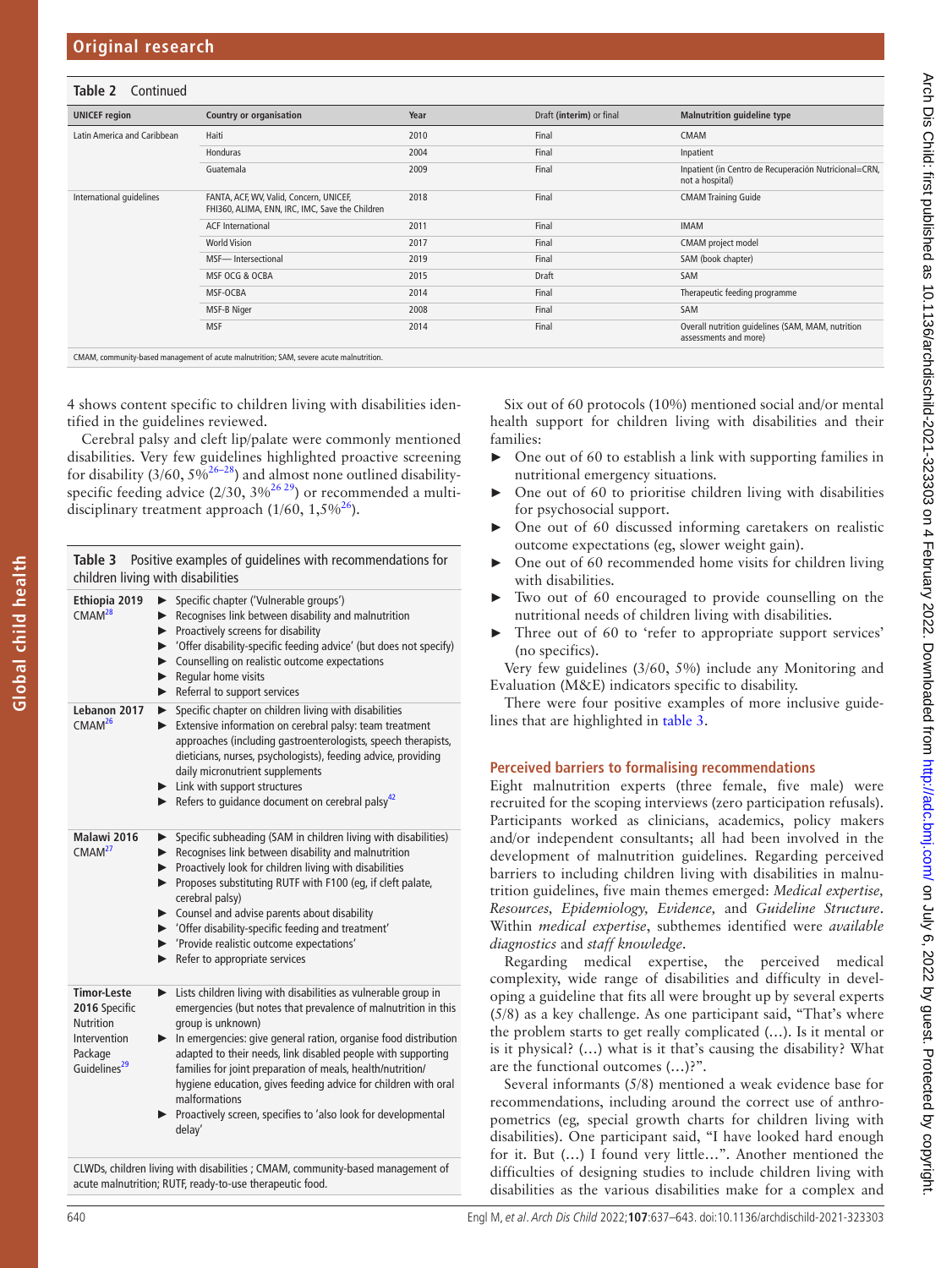Arch Dis Child: first published as 10.1136/archdischild-2021-323303 on 4 Fe6lchpaloral Lo Manual and hip://adc.brun.com/ on July 6, 2022 by guest. Protected by copyright Arch Dis Child: first published as 10.1136/archdischild-2021-323303 on 4 F**ebruary 2021 Downloaded fro**m Intp://adc.bmj.com/ on July 6, 2022 by guest. Protected by copyright. **Global child health**

heterogeneous study population, with arising data difficult to interpret.

Three participants brought up possible resource constraints, one clinician pointing out that "They have a much harder time recovering (…), so then they get treated again (…)And they're in the program for months (…) So, it become very expensive to the program (…)".

Epidemiology was discussed by four informants, for example, noting that children living with disabilities may not be officially registered (and thus the prevalence remaining unrecognised).

Two participants commented on guideline structures, one saying that recommendations on children living with disabilities may be hard to fit into a space-constrained document. Another discussed the benefits and drawbacks of the creation of many separate guidelines (eg, for malnutrition in people living with HIV, in the elderly, in children living with disabilities).

### **DISCUSSION**

This study shows that children living with disabilities are still largely invisible in most national and international malnutrition guidelines. Due to the wide range of disabilities, this can be a complex topic, as some children living with different types of disability need tailored approaches. An important concept within the move towards more inclusivity is the 'twin-track approach', combining mainstreaming (addressing inequalities in all areas of programmes, ensuring equal access to basic needs and interventions) with targeted and individualised support of persons with disabilities.[30](#page-6-5)

A first step in making children living with disabilities visible in guidelines and front-line practice is recommending active screening for disability during case finding and admission to malnutrition treatment programmes, be that inpatient or community-based. Recent work suggests that formal screening tools may help with this: many types of disabilities, especially those that are less severe or less obvious are missed via routine clinical examination alone.<sup>[7](#page-5-5)</sup> Some disabilities can be challenging to diagnose clinically, and malnutrition treatment failure, relapse cases or malnutrition in older children should prompt investigations towards disability. Technical difficulties in measuring the height or length of children with postural impairments (eg, muscle contractures in cerebral palsy) also need to be addressed, for example, via alternative indicators.<sup>31</sup> Not including specific indicators for children living with disabilities during M&E processes perpetuates their invisibility, increasing the likelihood that the scale of the problem will remain difficult to recognise. A first step could simply mean including an indicator in tally sheets of malnutrition programmes to record all children admitted with any disability (ensuring no double-counting in the process), and to record their types of discharges to show the scale of patient load and outcomes. In a future step, differentiations between types of disabilities could be made, to allow more tailored support of prevalent disabilities.

Reiterating the human rights imperative of providing every child with the chance to survive and thrive, there are a variety of opportunities for increasing the chances of children living with disabilities to receive optimal care, ranging from awareness of risk and the early identification to appropriate treatment, more intensive follow-up, and linking with social, economic and mental health support for the child and family. A small but increasing number of resources exist to support feeding and nutrition in children with disabilities, ranging from models for social support to more clinical guidance or to specific feeding support, for example, for children with cerebral palsy. $32-40$ 

<span id="page-4-0"></span>**Table 4** Including children living with disabilities for future severe malnutrition guidelines: suggested areas for inclusion

| <b>Suggested areas for inclusion</b>                                                                                                                                                                                                              | Included in<br>2013 WHO SAM<br>guideline update | Included in <b>x</b> number<br>of guidelines analysed<br>for this study                                                                                                       |
|---------------------------------------------------------------------------------------------------------------------------------------------------------------------------------------------------------------------------------------------------|-------------------------------------------------|-------------------------------------------------------------------------------------------------------------------------------------------------------------------------------|
| Link of disability with malnutrition                                                                                                                                                                                                              | <b>Briefly</b>                                  | Briefly acknowledge link:<br>6/60 (10%)<br>Acknowledge disability<br>as a possible reason for<br>malnutrition treatment<br>failure or non-response:<br>39/60 (65%)            |
| Proactive screening for disability and<br>developmental delay                                                                                                                                                                                     | No                                              | Proactively screen:<br>3/60(5%)<br>Disability yes/no on<br>physical assessment<br>form:<br>42/60 (70%)                                                                        |
| Multidisciplinary team management<br>(as available speech and language<br>therapy, dieticians, physiotherapists,<br>occupational therapy, psychologists,<br>nurses, medical team including<br>neurology and gastroenterology,<br>social services) | No                                              | Outlining<br>multidisciplinary<br>approach: 1/60<br>$(1.5\%26)$<br>Suggesting disability as<br>a reason for inpatient<br>treatment: 18/60 (30%)                               |
| Disability-specific feeding advice,<br>medical advice (as context-<br>appropriate, possibly including<br>advanced feeding techniques, eg,<br>percutaneous gastrostomy)                                                                            | No                                              | <b>Specific feeding</b><br>advice:<br>2/60 (3%26 29)<br>Noting disability (eg,<br>cleft lip/palate) as<br>possible indication for<br>nasogastric tube feeding:<br>43/60 (72%) |
| Continued support within the home<br>(eg, home visits, home adaptations)                                                                                                                                                                          | No                                              | $1/60$ $(1.5\%^{28})$                                                                                                                                                         |
| Referral mechanisms                                                                                                                                                                                                                               | No                                              | 18/30 (30%)-mostly<br>unspecific ('referral to<br>specialists')                                                                                                               |
| Counselling and advice for<br>caregivers (including management of<br>expectations)                                                                                                                                                                | No                                              | 4/60 (7%)                                                                                                                                                                     |
| Monitoring and evaluation                                                                                                                                                                                                                         | No                                              | 3/60(5%)                                                                                                                                                                      |
| Consideration of children living with<br>disabilities in nutrition emergencies,<br>malnutrition prevention strategies                                                                                                                             | No                                              | 1/60 (1.5%29)                                                                                                                                                                 |
| Linking to local and context-specific<br>organisations/groups providing<br>additional support                                                                                                                                                     | No                                              | 3/60 (5%): 'refer to<br>appropriate support<br>services' (few specifics)                                                                                                      |
| Linking to other relevant quidance                                                                                                                                                                                                                | No                                              | 1/60 (1.5% <sup>26</sup> linking to<br>a cerebral palsy feeding<br>and nutrition review <sup>42</sup> )                                                                       |
| SAM, severe acute malnutrition.                                                                                                                                                                                                                   |                                                 |                                                                                                                                                                               |

The evidence base relating to malnutrition in children living with disabilities is sparse and needs to be strengthened by acknowledging this as a research priority. While it is good that the 2013 WHO SAM guideline update mentions disability, details in the guidelines are very limited and so it is arguably unsurprising that 8years on, there is a continuing lack of tailored recommendations in the protocols reviewed in this study. Many national and international malnutrition guidelines are modelled on the WHO guidelines, and several are based on template guidelines. In the case of the protocols reviewed here, several were derived from the 2011 IMAM Generic Protocol developed by Golden and Grellety.<sup>41</sup> Changes in these widely used templates towards more inclusion of children living with disabilities, or the creation of new guides to mainstream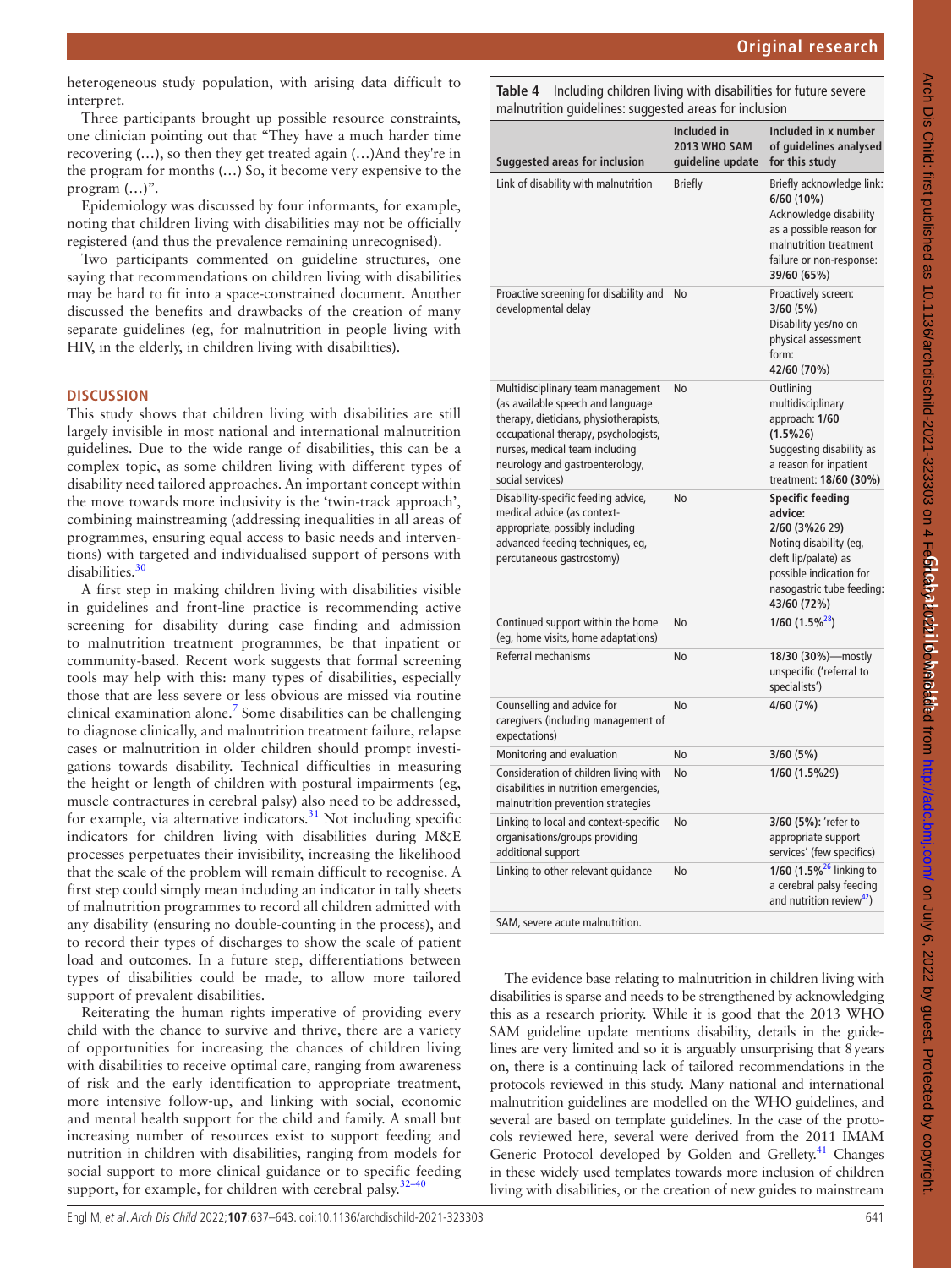# **Original research**

disability into all aspects of CMAM guidelines could have a significant impact on protocols globally. The upcoming 2022 update of the WHO wasting guidelines is a good opportunity to create more inclusive guidelines. It offers the opportunity to include disability in the search strategy of the systematic reviews commissioned for evidence collection. Guidelines may consider a distinct section for the treatment of SAM in children living with disabilities to highlight their vulnerability and respond to their needs. Another option may be their integration all throughout updated guidelines, as this may still further their inclusion if viewed as an integral part of all treatment programmes rather than a separated patient group. However, the evidence base for such guidance remains sparse.

Recommendations need to go beyond mentioning disability as a side note. There is a need to be specific and detailed to allow health workers without extensive experience in disability to provide optimal care. Stating 'provide feeding as adequate for the respective condition' is insufficient without specifying what this would mean for children with different types of disability; there needs to be more detailed 'how-to', step-by-step guidance. In order to create this kind of guidance, disability needs to be included in the systematic evidence gathering for malnutrition guideline development and should be highlighted as a research priority.

Integrating disability into M&E and nutrition and coverage surveys is another vital step to ensure the actual caseload of children living with disabilities is more visible. National guidelines would benefit from including country-specific information on available disability support services, calling on the expertise of both national and international advocates and experts. If the scope of the guidelines does not allow for this level of detail, a link to other guidance should be established. The option of entirely separate country-specific protocol documents for malnutrition in children living with disabilities (similar to existing stand-alone guidelines for malnutrition in people living with HIV), a related template guideline and/or a guide to mainstream disability into national CMAM protocols could be discussed, and may be appropriate for some countries, although the merits and drawbacks of these approaches must be considered on a country-by-country basis.

[Table](#page-4-0) 4 shows initial suggestions of areas of inclusion for more inclusive guidance on managing malnutrition in children living with disabilities, to be further developed and built on.

This study has several limitations. First, even if a guideline contains specific recommendations for children living with disabilities, this does not necessarily translate into practical, effective implementation, which may vary in different settings. Second, not all existing guidelines could be identified for inclusion in this study. Nevertheless, the 63 national guidelines included cover the greater part of countries with a high burden of malnutrition, thus, we believe, valid conclusions can still be reached. Finally, interviews were scoping interviews to help with initial understanding of the issues. Future work would include a wider range of key informants.

In conclusion, children living with disabilities are still largely marginalised in malnutrition guidelines intended for all children. Although recognition is an important first step, much work needs to be done to expand guidance on the specifics of their identification and management. We hope our findings can help raise awareness of the need for a commitment towards greater visibility and inclusion of malnourished children living with disabilities.

#### **Twitter** Marko Kerac [@GlobalHealthNut](https://twitter.com/GlobalHealthNut)

**Acknowledgements** We sincerely thank everyone helping to source the guidelines, and all the interviewees for taking time to share their insights with us.

**Contributors** MK and ME had the initial idea for this paper, and act as guarantors for this study. Other authors contributed to a different earlier version of the guideline review project. MK led the design process. ME did the literature and guideline review. Interviews were conducted, transcribed and analysed by ME. The first draft of the paper was written by ME, which was reviewed and revised by all coauthors.

**Funding** ME (part-funded), CA, NL and MM were funded by Irish Aid and the Eleanor Crook Foundation. MK also acknowledges the Eleanor Crook Foundation for funding support.

**Competing interests** IT acts as an Associate Editor at the Archives of Disease in Childhood, but was not involved in the peer review of this publication.

**Patient consent for publication** Not applicable.

**Ethics approval** This study was approved by the London School of Tropical Medicine (LSHTM) ethics committee (reference number 21844). Participants gave informed consent to participate in the study before taking part.

**Provenance and peer review** Not commissioned; externally peer reviewed.

#### Data are available upon request.

**ORCID iDs**

Magdalena Engl <http://orcid.org/0000-0002-7378-7495> Marko Kerac <http://orcid.org/0000-0002-3745-7317>

#### **REFERENCES**

- <span id="page-5-0"></span>1 Olusanya BO, Wright SM, Nair MKC, et al. Global burden of childhood epilepsy, intellectual disability, and sensory impairments. [Pediatrics](http://dx.doi.org/10.1542/peds.2019-2623) 2020;146. doi:10.1542/ peds.2019-2623. [Epub ahead of print: 17 06 2020].
- <span id="page-5-1"></span>2 United Nations. The sustainable development goals report 2020, 2020. Available: <https://unstats.un.org/sdgs/report/2020/>
- <span id="page-5-2"></span>3 Kuper H, Nyapera V, Evans J, et al. Malnutrition and childhood disability in Turkana, Kenya: results from a case-control study. [PLoS One](http://dx.doi.org/10.1371/journal.pone.0144926) 2015;10:e0144926.
- <span id="page-5-10"></span>4 Groce NE, Kerac M, Farkas A, et al. Inclusive nutrition for children and adults with disabilities. [Lancet Glob Health](http://dx.doi.org/10.1016/S2214-109X(13)70056-1) 2013;1:e180-1.
- <span id="page-5-3"></span>5 Kerac M, Postels DG, Mallewa M, et al. The interaction of malnutrition and neurologic disability in Africa. [Semin Pediatr Neurol](http://dx.doi.org/10.1016/j.spen.2014.01.003) 2014;21:42-9.
- <span id="page-5-4"></span>6 Hume-Nixon M, Kuper H. The association between malnutrition and childhood disability in low- and middle- income countries: systematic review and meta-analysis of observational studies. [Trop Med Int Health](http://dx.doi.org/10.1111/tmi.13139) 2018;23:1158-75.
- <span id="page-5-5"></span>7 Lelijveld N, Groce N, Patel S, et al. Long-term outcomes for children with disability and severe acute malnutrition in Malawi. [BMJ Glob Health](http://dx.doi.org/10.1136/bmjgh-2020-002613) 2020;5:e002613.
- 8 The United Nations. Convention on the rights of persons with disabilities 2006.
- <span id="page-5-6"></span>9 Akerkar S, Bhardwaj R. Good practice guide: embedding inclusion of older people and people with disabilities in humanitarian policy and practice. Age and Disability Consortium (ADCAP) 2018:1–160.
- 10 UNICEF. Core Committments for children in humanitarian action 2020. Available: <https://www.unicef.org/emergencies/core-commitments-children>
- 11 Stough LM, Kang D. The Sendai framework for disaster risk reduction and persons with disabilities. [Int J Disaster Risk Sci](http://dx.doi.org/10.1007/s13753-015-0051-8) 2015;6:140-9.
- <span id="page-5-7"></span>12 World Health Organization. Updates on the management of severe acute malnutrition in infants and children. Geneva: World Health Organization, 2013.
- <span id="page-5-8"></span>13 McDonald CM, Abresch-Meyer AL, Nelson MD, et al. Body mass index and body composition measures by dual X-ray absorptiometry in patients aged 10 to 21 years with spinal cord injury. [J Spinal Cord Med](http://dx.doi.org/10.1080/10790268.2007.11754612) 2007;30 Suppl 1:S97-104.
- <span id="page-5-9"></span>14 Lelijveld N, Kerac M. A holistic approach to malnutrition follow-up care. J Public [Health Emerg](http://dx.doi.org/10.21037/jphe.2017.03.11) 2017;1:44.
- <span id="page-5-11"></span>15 Groce N, Challenger E, Berman-Bieler R, et al. Malnutrition and disability: unexplored opportunities for collaboration. [Paediatr Int Child Health](http://dx.doi.org/10.1179/2046905514Y.0000000156) 2014;34:308–14.
- <span id="page-5-12"></span>16 Read S, McGrath M. Community management of uncomplicated malnourished infants under six months old: barriers to national policy change. Field Exchange 57 2018;27.
- <span id="page-5-13"></span>17 Ritchie J, Spencer L. Qualitative data analysis for applied policy research. The qualitative researcher's companion 2002;2002:305–29.
- <span id="page-5-14"></span>18 Médecins sans Frontières. Clinical guidelines 2020. Available: [medicalguidelines.msf.](medicalguidelines.msf.org) [org](medicalguidelines.msf.org)
- 19 Médecins sans Frontières. Nutrition guidelines 2014. Available: [https://bibop.ocg.msf.](https://bibop.ocg.msf.org/docs/16/L016NUTM01E-P_Nutrition-2014.pdf) [org/docs/16/L016NUTM01E-P\\_Nutrition-2014.pdf](https://bibop.ocg.msf.org/docs/16/L016NUTM01E-P_Nutrition-2014.pdf)
- 20 Médecins sans Frontières OCG & OCBA. Protocols for Management of Nutritional Support in Children with Severe Acute Malnutrition. Internal Guideline - Pilot Version 2015. Available: [https://bibop.ocg.msf.org/docs/16/L016NUTM19E-E\\_PEDNUT-Nut-](https://bibop.ocg.msf.org/docs/16/L016NUTM19E-E_PEDNUT-Nut-EN_2015.pdf)[EN\\_2015.pdf](https://bibop.ocg.msf.org/docs/16/L016NUTM19E-E_PEDNUT-Nut-EN_2015.pdf)
- 21 Médecins sans Frontières OCB Niger. Protocole Nutritionnel Médical Nouveau-nés et nourrissons 2008.
- 22 Médecins sans Frontières OCBA. Therapeutic feeding programme nutritional and medical protocol. All age groups 2014.
- 23 ACF International. Guidelines for the integrated management of severe acute malnutrition: in- and out-patient treatment 2011. Available: [https://www.](https://www.actionagainsthunger.org/publication/guildines-integrated-management-severe-acute-malnutrition-and-out-patient-treatment) [actionagainsthunger.org/publication/guildines-integrated-management-severe-acute](https://www.actionagainsthunger.org/publication/guildines-integrated-management-severe-acute-malnutrition-and-out-patient-treatment)[malnutrition-and-out-patient-treatment](https://www.actionagainsthunger.org/publication/guildines-integrated-management-severe-acute-malnutrition-and-out-patient-treatment)